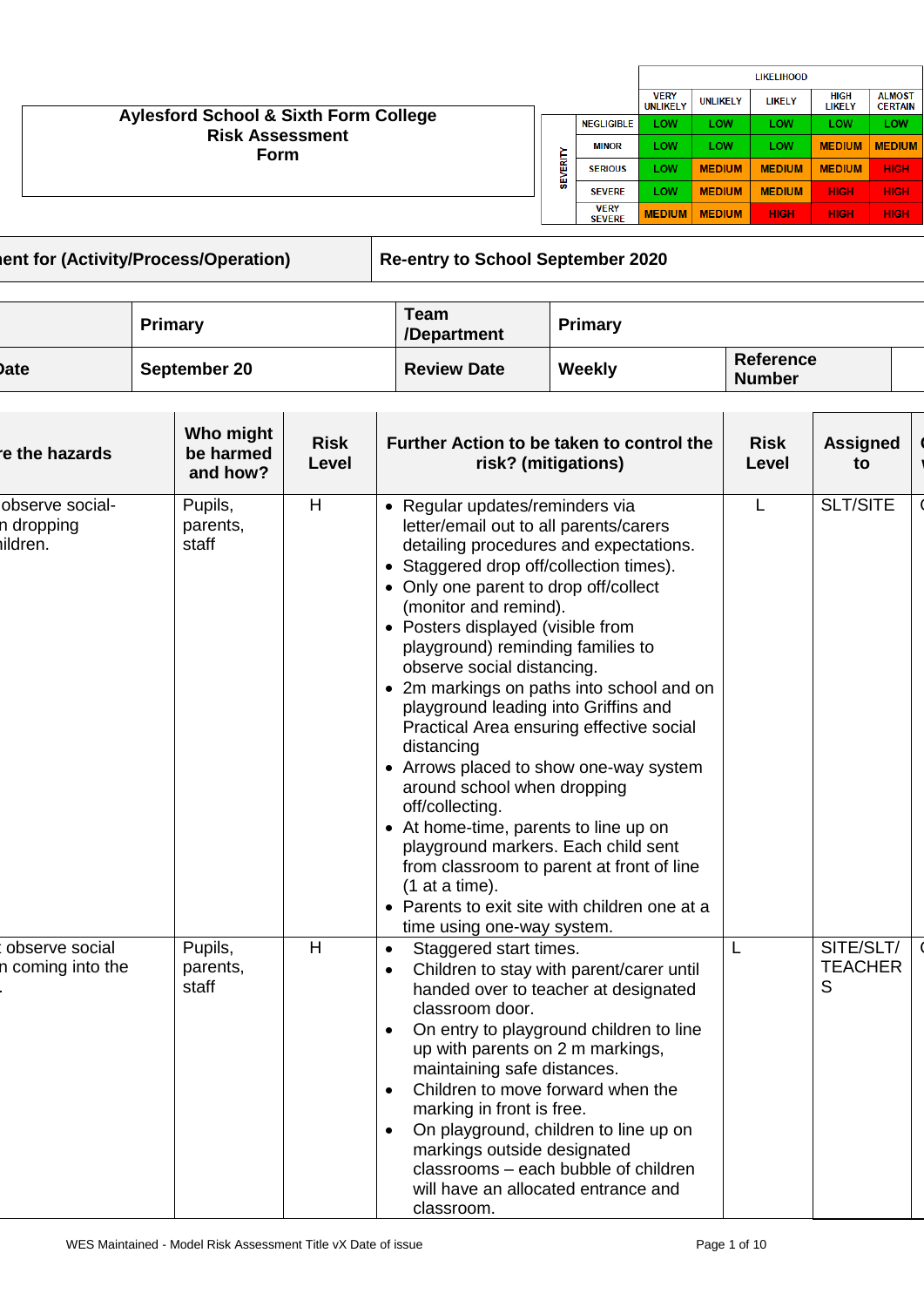| re the hazards                                                 | Who might<br>be harmed<br>and how? | <b>Risk</b><br>Level | Further Action to be taken to control the<br>risk? (mitigations)                                                                                                                                                                                                                                                                                                                                                                                                                                                                                                                                                                                                                                                                                                                                                | <b>Risk</b><br>Level | <b>Assigned</b><br>to    |
|----------------------------------------------------------------|------------------------------------|----------------------|-----------------------------------------------------------------------------------------------------------------------------------------------------------------------------------------------------------------------------------------------------------------------------------------------------------------------------------------------------------------------------------------------------------------------------------------------------------------------------------------------------------------------------------------------------------------------------------------------------------------------------------------------------------------------------------------------------------------------------------------------------------------------------------------------------------------|----------------------|--------------------------|
|                                                                |                                    |                      | Children to say 'good-bye' to parent at<br>$\bullet$<br>'drop-off' line before walking to teacher.<br>Children to enter cloakroom, hang coat,<br>$\bullet$<br>wash hands/antibac and sit in named<br>space in the classroom.                                                                                                                                                                                                                                                                                                                                                                                                                                                                                                                                                                                    |                      |                          |
| socially distance in<br>and so risk spreading<br>g themselves. | Pupils,<br>parents,<br>staff       | H                    | One year group in each classroom with<br>$\bullet$<br>1/2 adults leading.<br>Reception children have an allocated<br>$\bullet$<br>marked position on the carpet/at tables<br>so they do not move.<br>The outside classroom in Reception will<br>$\bullet$<br>be set up similarly to inside, providing<br>extra space to more ably socially<br>distance the pupils.<br>Use of the playground and the school's<br>grounds will be maximised to help<br>socially distance the children as they<br>learn outside.<br>To help children socially distance from<br>adults in the classroom, a taped line to<br>be laid on the carpet 1m from the<br>teacher's chair/desk.<br>Children will be seated in rows, facing<br>$\bullet$<br>the front wherever possible, and will sit<br>in the same place all day every day. | L.                   | SLT/all<br>staff         |
| adhere to social<br>nd school.                                 | Pupils, staff                      | H                    | Staggered movement times around<br>$\bullet$<br>school (break, lunch and home-time)<br>Supervision by staff member at all<br>$\bullet$<br>times.<br>Playground to be zoned to keep<br>bubbles in designated areas with<br>member of staff.<br>Play trail will be taped off.<br>$\bullet$<br>One-way system around school (stay to<br>$\bullet$<br>the left).<br>Posters to remind the children of one-<br>$\bullet$<br>way system.<br>Standees around school reminding<br>$\bullet$<br>children to observe social distancing.<br>Arrows displayed to signal direction of<br>$\bullet$<br>movement.<br>Individual risk assessments for SEN<br>$\bullet$<br>pupils who struggle with separating<br>from parents/social distancing.                                                                                | L                    | SLT (EDK/<br>GLD)        |
| nation of the virus on<br>ing.                                 | Pupils, staff                      | H                    | Clean uniform to be worn each day.<br>$\bullet$<br>PE kits to be worn all day when the<br>$\bullet$<br>children are due to partake in PE<br>lessons. This will avoid the need for<br>changing in school, contaminating<br>touch points, mixing uniform items with<br>other children.<br>Trainers/pumps to be worn at all times                                                                                                                                                                                                                                                                                                                                                                                                                                                                                  |                      | <b>Class</b><br>teachers |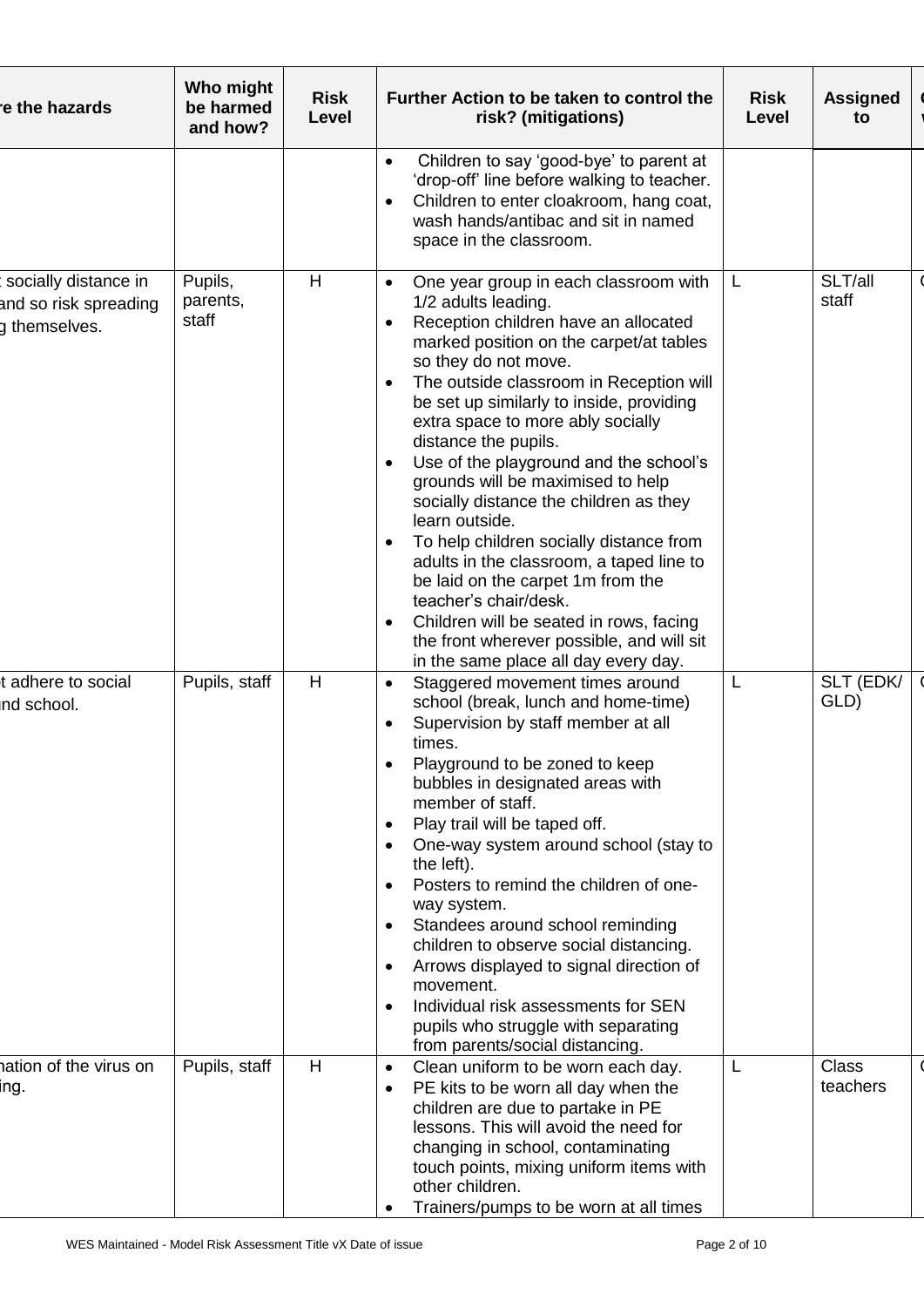| re the hazards               | Who might<br>be harmed<br>and how? | <b>Risk</b><br>Level | Further Action to be taken to control the<br>risk? (mitigations)                                                                                                                                                                                                                                                                                                                                                                                                                                                                                                                                                                                                                                                                                                                                                                                                                                                                                                                                                                                                                                                                                                                                                                                                                                                                                                                                                                                                                                                                                                                                                                                                    | <b>Risk</b><br>Level | <b>Assigned</b><br>to |
|------------------------------|------------------------------------|----------------------|---------------------------------------------------------------------------------------------------------------------------------------------------------------------------------------------------------------------------------------------------------------------------------------------------------------------------------------------------------------------------------------------------------------------------------------------------------------------------------------------------------------------------------------------------------------------------------------------------------------------------------------------------------------------------------------------------------------------------------------------------------------------------------------------------------------------------------------------------------------------------------------------------------------------------------------------------------------------------------------------------------------------------------------------------------------------------------------------------------------------------------------------------------------------------------------------------------------------------------------------------------------------------------------------------------------------------------------------------------------------------------------------------------------------------------------------------------------------------------------------------------------------------------------------------------------------------------------------------------------------------------------------------------------------|----------------------|-----------------------|
|                              |                                    |                      | during PE (no bare feet).                                                                                                                                                                                                                                                                                                                                                                                                                                                                                                                                                                                                                                                                                                                                                                                                                                                                                                                                                                                                                                                                                                                                                                                                                                                                                                                                                                                                                                                                                                                                                                                                                                           |                      |                       |
| ation of the virus<br>hands. | Pupils, staff                      | H                    | Children will be instructed to hang up<br>$\bullet$<br>their coat/bag and then wash their<br>hands as soon as they enter the school<br>premises.<br>Bubbles of children will only use the<br>sinks and toilets designated to them<br>Children to wash or sanitise their hands<br>$\bullet$<br>a minimum of 7 times a day and more<br>as appropriate.<br>(on entry to school, before and after<br>snack, after break, before lunch, after<br>lunch, afternoon break)<br>Children to wash their hands for 20<br>$\bullet$<br>seconds (songs/timers) with warm<br>water and soap each time.<br>Anti-bacterial gel to be readily available<br>$\bullet$<br>in the classrooms.<br>Children to wash or sanitise their hands<br>when they:<br>arrive at school<br>$\circ$<br>before they eat a snack<br>$\circ$<br>have been to the toilet<br>$\circ$<br>before they eat lunch<br>$\circ$<br>before they go out to play<br>$\circ$<br>when they return from the<br>$\circ$<br>playground,<br>before they go home<br>$\circ$<br>before they use ICT equipment<br>O<br>after they use ICT equipment<br>$\circ$<br>any other time when they have<br>$\circ$<br>touched a hard surface that is<br>an area commonly used<br>Children to use the 'hand washing'<br>$\bullet$<br>song between activities, reminding the<br>children to wash hands and use anti-<br>bacterial gel between activities.<br>Instructional signs on how to wash<br>$\bullet$<br>hands to be displayed above sinks and<br>all around the school.<br>Soap and paper towels to be plentiful at<br>$\bullet$<br>all sinks.<br>School will source posters from to<br>$\bullet$<br>support these activities. | L                    |                       |
| he virus through their       | Pupils, staff                      | H                    | Adults are instructed to wear clean<br>$\bullet$                                                                                                                                                                                                                                                                                                                                                                                                                                                                                                                                                                                                                                                                                                                                                                                                                                                                                                                                                                                                                                                                                                                                                                                                                                                                                                                                                                                                                                                                                                                                                                                                                    |                      | All staff             |
|                              |                                    |                      | clothes each time they visit school.<br>All adults wash their hands when<br>$\bullet$<br>arriving at school.                                                                                                                                                                                                                                                                                                                                                                                                                                                                                                                                                                                                                                                                                                                                                                                                                                                                                                                                                                                                                                                                                                                                                                                                                                                                                                                                                                                                                                                                                                                                                        |                      |                       |
|                              |                                    |                      | Adults are to use the anti-bacterial gel<br>$\bullet$<br>placed in the entrance hall and in<br>classrooms.                                                                                                                                                                                                                                                                                                                                                                                                                                                                                                                                                                                                                                                                                                                                                                                                                                                                                                                                                                                                                                                                                                                                                                                                                                                                                                                                                                                                                                                                                                                                                          |                      |                       |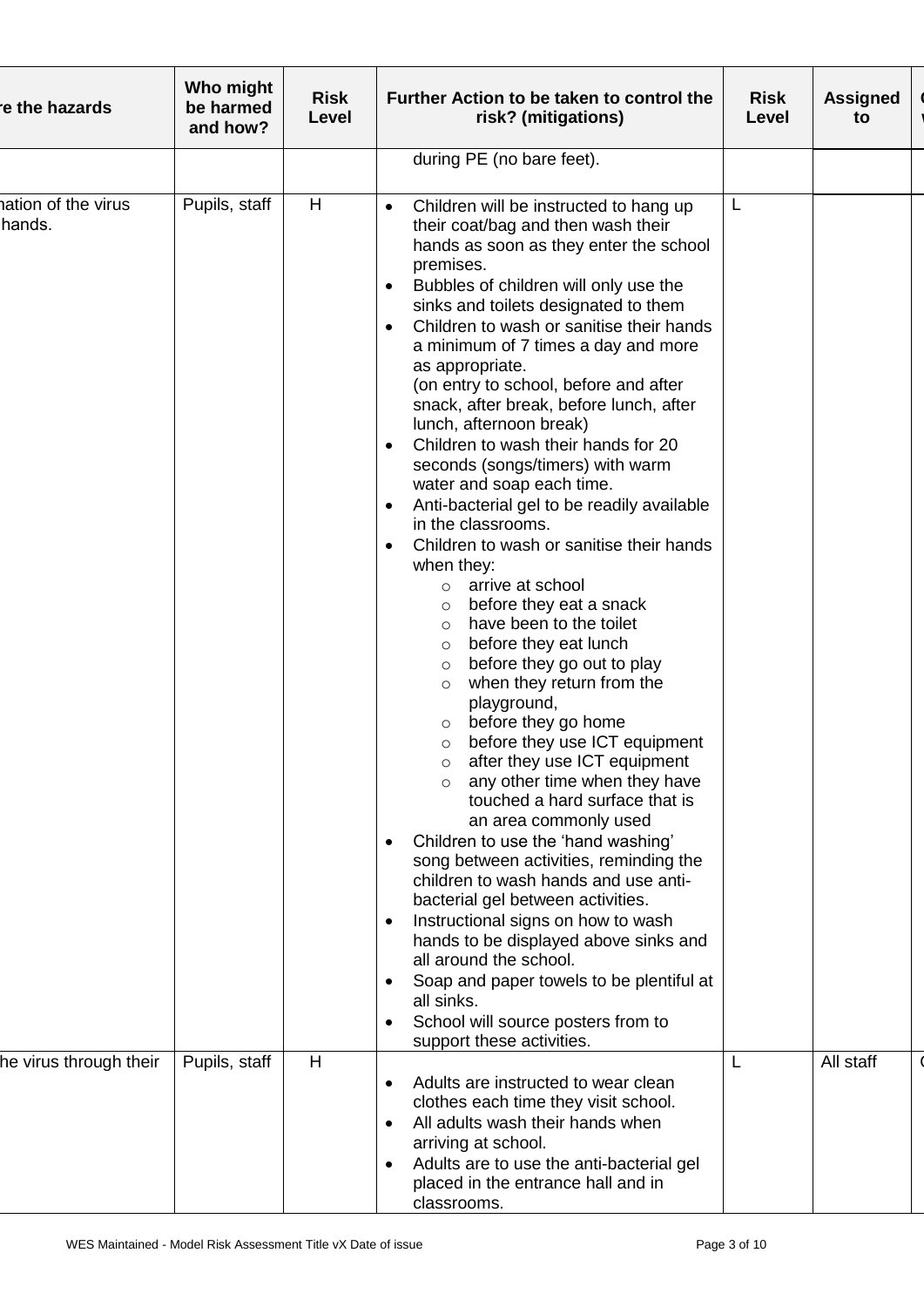| re the hazards            | Who might<br>be harmed<br>and how? | <b>Risk</b><br>Level | Further Action to be taken to control the<br>risk? (mitigations)                                                                                                                                                                                                                                                                                                                                                                                                                                                                                                                                                                                                                                                                                                                                                                                                                                                                                                                                                                                                                                                                                              | <b>Risk</b><br>Level | <b>Assigned</b><br>to |
|---------------------------|------------------------------------|----------------------|---------------------------------------------------------------------------------------------------------------------------------------------------------------------------------------------------------------------------------------------------------------------------------------------------------------------------------------------------------------------------------------------------------------------------------------------------------------------------------------------------------------------------------------------------------------------------------------------------------------------------------------------------------------------------------------------------------------------------------------------------------------------------------------------------------------------------------------------------------------------------------------------------------------------------------------------------------------------------------------------------------------------------------------------------------------------------------------------------------------------------------------------------------------|----------------------|-----------------------|
|                           |                                    |                      | Adults should wear aprons, gloves and<br>$\bullet$<br>masks when providing intimate<br>care/administering first aid.<br>Only essential visits to school will be<br>$\bullet$<br>permitted, e.g. social workers, specialist<br>services (See Visitor RA)                                                                                                                                                                                                                                                                                                                                                                                                                                                                                                                                                                                                                                                                                                                                                                                                                                                                                                       |                      |                       |
| due to poor pupil         | Pupils,<br>staff,<br>parents       | H                    | Catch it $-$ bin it $-$ kill it to be promoted<br>$\bullet$<br>in the classrooms.<br>Plentiful supply of paper tissues to be<br>$\bullet$<br>available in the classroom.<br>Tissues to have one-use only and then<br>$\bullet$<br>to be put in the lidded bin and hands to<br>be washed.<br>Bin to be emptied every lunchtime and<br>evening by the cleaner.<br>To keep a healthy fresh-air flow around<br>$\bullet$<br>the classrooms, doors and windows will<br>be left open where-ever possible<br>(including skylights)                                                                                                                                                                                                                                                                                                                                                                                                                                                                                                                                                                                                                                   | L                    | All staff             |
| hation between<br>hiture. | Pupils, staff                      | H                    | Children use allocated, named pencil<br>$\bullet$<br>cases holding pencils and colouring<br>pencils, pens, glue-sticks and rulers<br>(supplied by school). Children cannot<br>swap equipment.<br>Equipment is cleaned by staff when it<br>has been used by pupils.<br>Each group to use resources in<br>$\bullet$<br>designated rooms.<br>Shared resources must be either place<br>in isolation for 48 hours (72 hours for<br>plastics) or be sanitised thoroughly after<br>use.<br>The cleaners to perform a deep clean<br>$\bullet$<br>(wash and sanitise the tables and the<br>chairs, light switches, door<br>handles/plates) thoroughly after<br>school/early morning before children<br>arrive).<br>Bannisters to be sanitised several times<br>a day -8:45, 10.15, 10.45, 1.00,<br>3.45/during morning deep clean<br>Before and after using i-pads or<br>$\bullet$<br>computers, all pupils should wash their<br>hands thoroughly.<br>All soft furnishings are removed from<br>$\bullet$<br>the classroom.<br>Book quarantine in operation so books<br>٠<br>are put aside for 2 days after they have<br>been handled so the virus is not passed<br>on. | L                    | All staff             |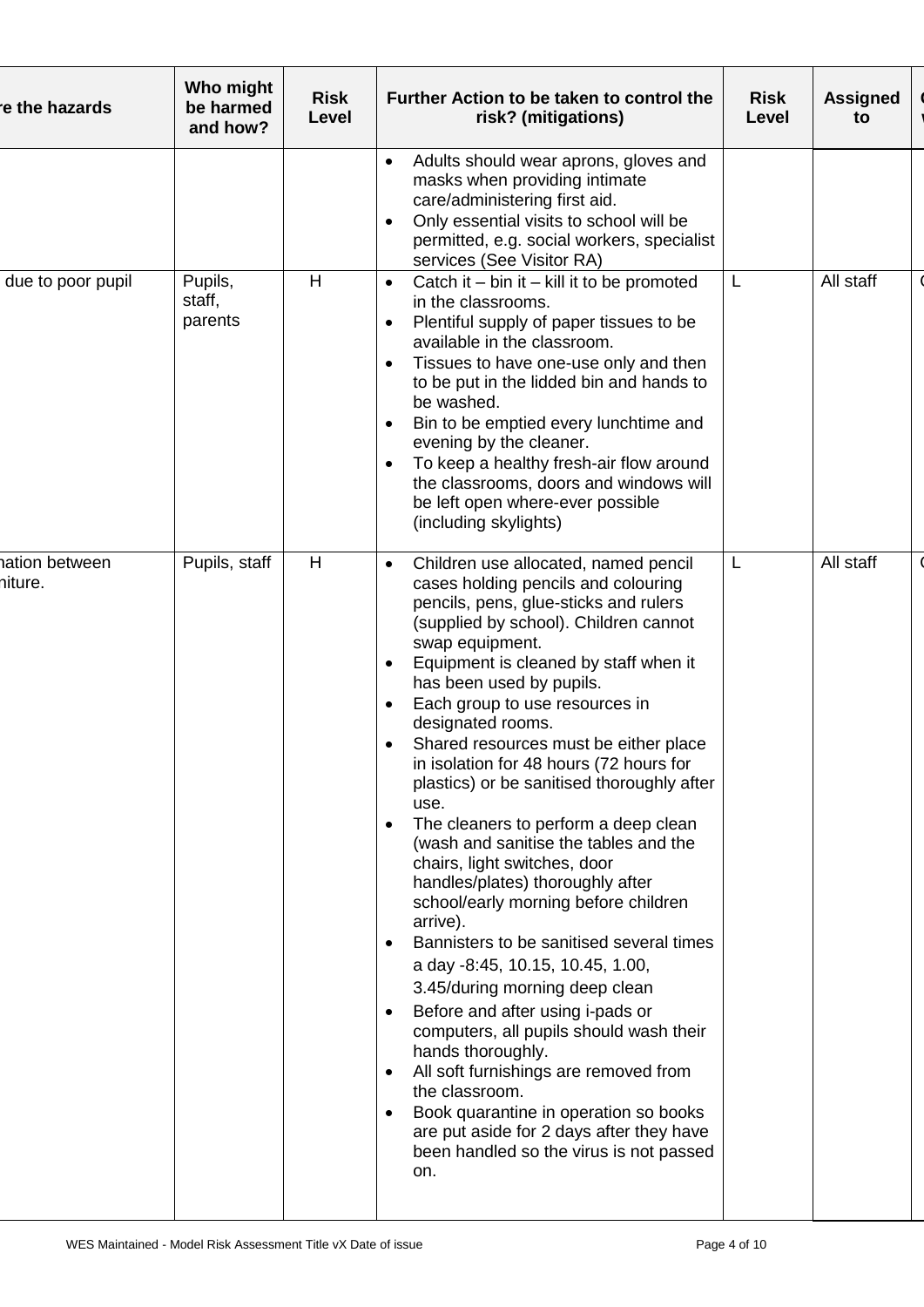| re the hazards           | Who might<br>be harmed<br>and how? | <b>Risk</b><br>Level | Further Action to be taken to control the<br>risk? (mitigations)                                                                                                                                                                                                                                                                                                                                                                                                                                                                                                                                                                                                                                                                                                                                               | <b>Risk</b><br>Level | <b>Assigned</b><br>to            |
|--------------------------|------------------------------------|----------------------|----------------------------------------------------------------------------------------------------------------------------------------------------------------------------------------------------------------------------------------------------------------------------------------------------------------------------------------------------------------------------------------------------------------------------------------------------------------------------------------------------------------------------------------------------------------------------------------------------------------------------------------------------------------------------------------------------------------------------------------------------------------------------------------------------------------|----------------------|----------------------------------|
| ss-contamination<br>₽n   | н                                  |                      | Playtimes will be staggered to avoid<br>$\bullet$<br>cross-contamination<br>Children line up with a 2m gap between<br>٠<br>them to go out to play.<br>The children are encouraged to<br>$\bullet$<br>socially-distance (although this will be<br>challenging for much younger children).<br>Catch-and-throw balls are not permitted<br>because they may pass the virus from<br>person to person.<br>Non-contact games to be planned and<br>$\bullet$<br>delivered during playtimes.<br>Children & adults thoroughly wash<br>$\bullet$<br>hands or hand sanitise before and after<br>going out to play.<br>Classes exit and enter through their<br>$\bullet$<br>designated classroom door.                                                                                                                      | L                    | All staff                        |
| nation between<br>oilet. | <b>Pupils</b>                      | H                    | Specific toilets facilities to be allocated<br>$\bullet$<br>to specific bubbles.<br>The use of the toilet areas to be<br>$\bullet$<br>staggered: one in/one out.<br>The toilets to be cleaned morning,<br>$\bullet$<br>lunchtime and end of the day.<br>A cleaning checklist to be posted in<br>each toilet showing when they were last<br>checked and by whom: the activities<br>will include, cleaning sinks, cleaning<br>toilet seats, cleaning around toilet<br>bowls, wiping down taps with anti-<br>bacterial spray, wiping down soap<br>dispensers, paper towel dispenser, time<br>checked and by whom.<br>Soap, toilet paper and paper towels to<br>$\bullet$<br>be replenished.<br>Children wash hands after entering the<br>$\bullet$<br>toilet area, this will be checked by<br>adults at the time. | L                    | All staff                        |
| contamination<br>en      | <b>Pupils</b>                      | H                    | Children wash their hands before<br>$\bullet$<br>eating.<br>Children to eat their lunches in their<br>$\bullet$<br>own classrooms, with the exception of<br>Reception, who will eat their lunches in<br>the hall.<br>Hot/cold food served in disposable<br>$\bullet$<br>containers and placed in clear plastic<br>bag for caterers to collect after service.<br>Children do not share drinks, food or<br>$\bullet$<br>cutlery.<br>Packed lunches to be clearly marked<br>$\bullet$<br>with child's name and their year group.<br>Children only bring food/drink items that<br>$\bullet$<br>they can open themselves (e.g. they do                                                                                                                                                                              |                      | SLT/AIP/<br>all primary<br>staff |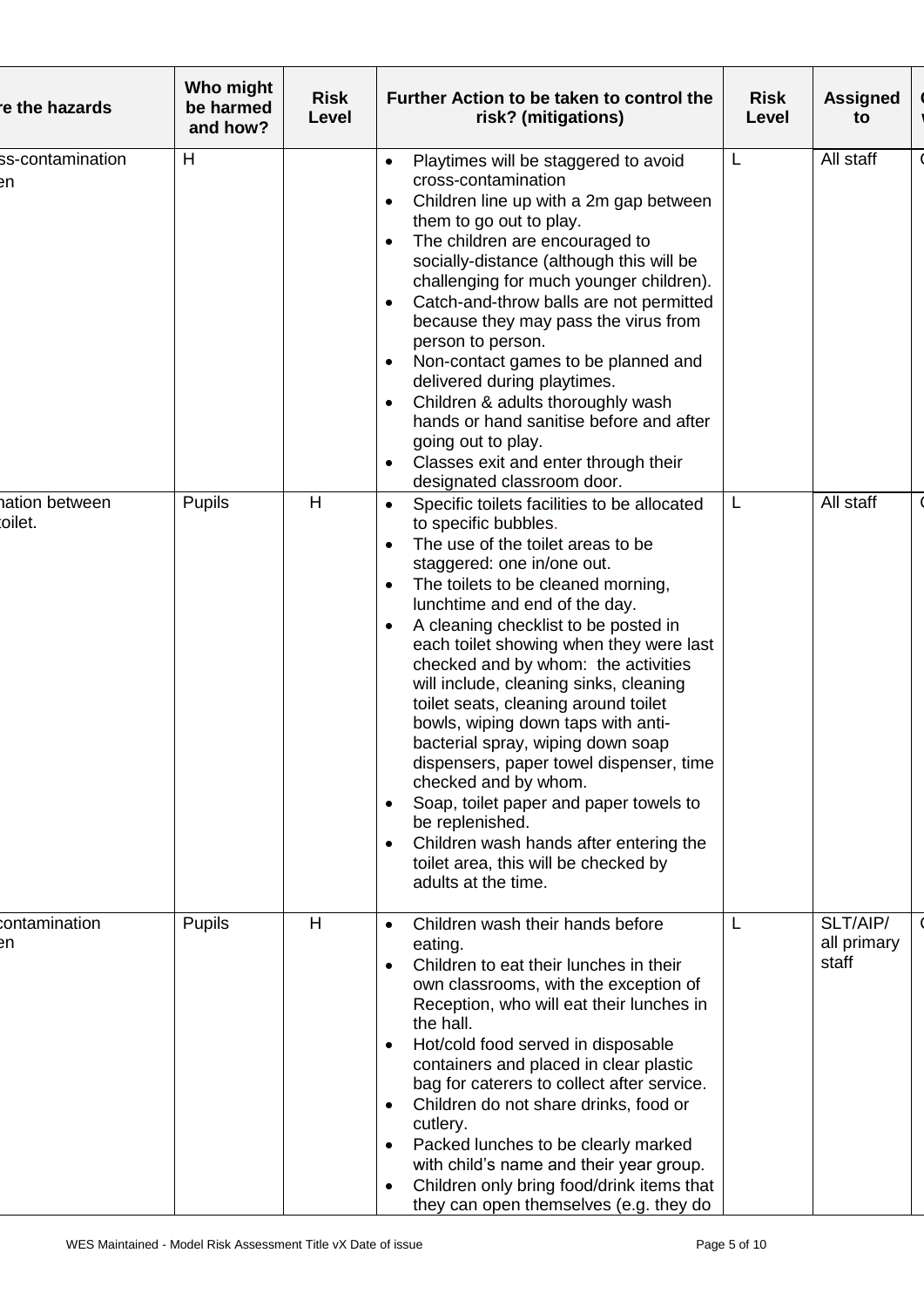| re the hazards                                        | Who might<br>be harmed<br>and how? | <b>Risk</b><br>Level | Further Action to be taken to control the<br>risk? (mitigations)                                                                                                                                                                                                                                                                                                                                                                                                                                                                                                                                                                                                                                                                                       | <b>Risk</b><br>Level | <b>Assigned</b><br>to |
|-------------------------------------------------------|------------------------------------|----------------------|--------------------------------------------------------------------------------------------------------------------------------------------------------------------------------------------------------------------------------------------------------------------------------------------------------------------------------------------------------------------------------------------------------------------------------------------------------------------------------------------------------------------------------------------------------------------------------------------------------------------------------------------------------------------------------------------------------------------------------------------------------|----------------------|-----------------------|
|                                                       |                                    |                      | not need an adult to open them for<br>them or peel and organise).                                                                                                                                                                                                                                                                                                                                                                                                                                                                                                                                                                                                                                                                                      |                      |                       |
| hation between<br>y will wish to play                 | Pupils, staff                      | H                    | Children to play outside if at all<br>$\bullet$<br>possible.<br>Parents to provide water-proof coats so<br>$\bullet$<br>that children can go outside in light rain.<br>Lunches to be consumed in<br>$\bullet$<br>classrooms, followed by activities. 15<br>minutes before the end of lunch, each<br>class to be taken to hall/ICT suite for<br>story games whilst classroom and<br>toilets are cleaned (See Wet Play<br>Rota/Procedures).<br>Watching a film in the classroom to be<br>an option, while children are distanced.<br>Use of computer suite with children<br>$\bullet$<br>sitting at alternate computers.                                                                                                                                 |                      | All staff             |
| urfaces can increase<br>irus spreading.               | Staff,<br>pupils,<br>families      | H                    | Cleaners are given specific instructions<br>$\bullet$<br>to clean daily all door handles, tables,<br>toilets, etc., thoroughly using anti-<br>bacterial spray. This to be carried out<br>mid-morning, at lunchtime and after<br>school.<br>Adults in classrooms are given extra<br>cleaning equipment so they can<br>continue to wipe down tables,<br>equipment during the day.<br>Wherever possible, cleaners will not<br>$\bullet$<br>enter rooms until children have exited<br>them.<br>Doors to propped open when in class to<br>reduce the amount of times door<br>handles and push plates are used by<br>children and adults. They must be<br>closed when classrooms are empty.<br>Daily deep clean at end of day/early<br>$\bullet$<br>morning. | L.                   | SLT/<br>Accuro        |
| ult showing<br>nembers of their<br>y spread the virus | Pupils,<br>staff,<br>families      | H                    | The common symptoms of Covid-19<br>$\bullet$<br>are a continuous dry cough, a change<br>in/loss of taste/smell and/or a high<br>temperature. Any child who shows<br>symptoms of the virus (coughing,<br>temperature, etc.) will be isolated from<br>the group and taken to a private room.<br>Their parents will be telephoned for<br>them to be collected. This child will be<br>accompanied by an adult who will wear<br>PPE (mask, gloves, apron).<br>If a positive test result is received, the<br>$\bullet$<br>school must be informed by parents<br>and the rest of the group and staff<br>member will be sent home to self-                                                                                                                     | L.                   | All staff             |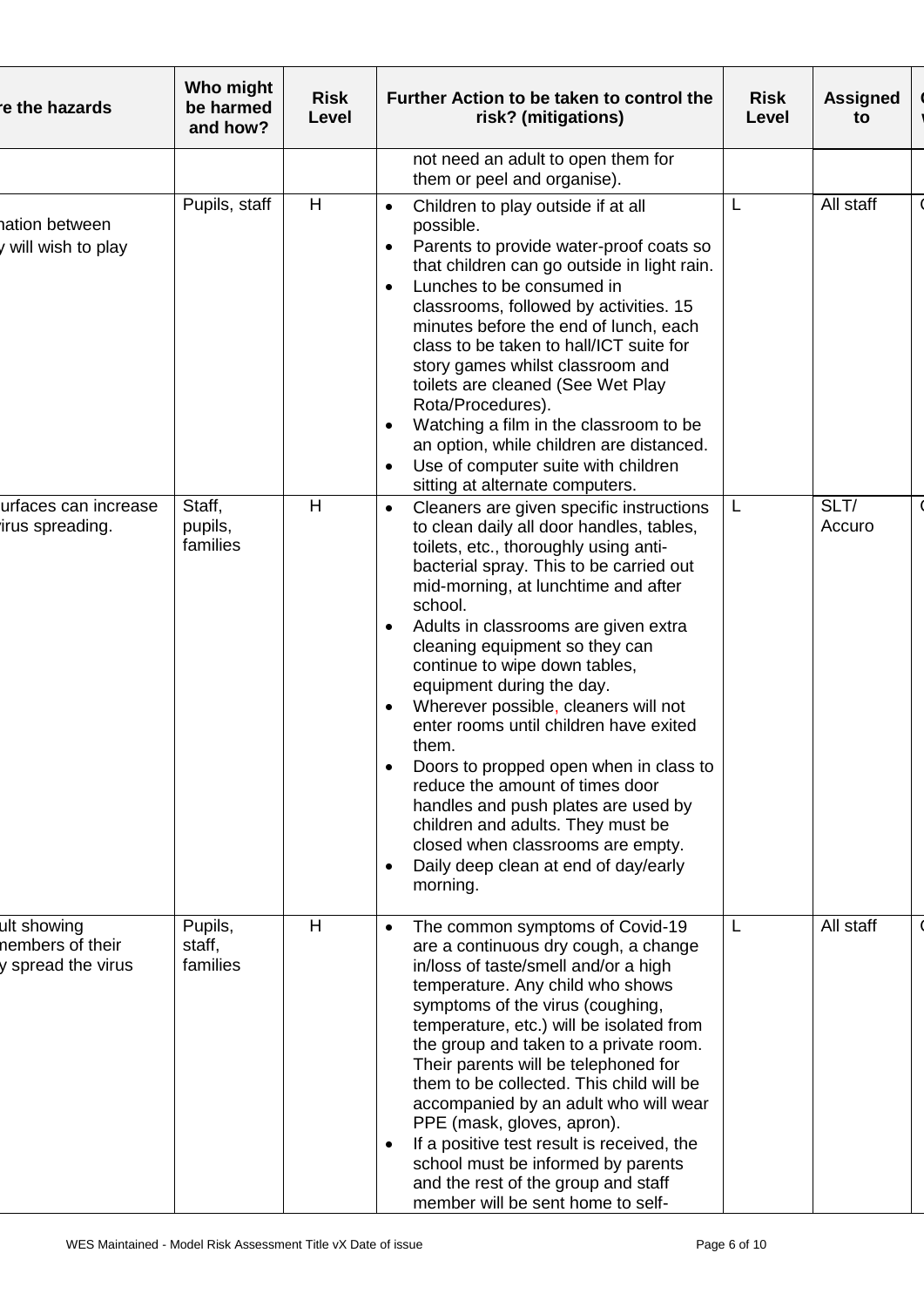| re the hazards                               | Who might<br>be harmed<br>and how? | <b>Risk</b><br>Level | Further Action to be taken to control the<br>risk? (mitigations)                                                                                                                                                                                                                                                                                                                                                                                                                                                                                                                                                                                                                                                                                                                                                                                                                                                                                                                                                                                                                                                                                                                                                    | <b>Risk</b><br>Level | <b>Assigned</b><br>to |
|----------------------------------------------|------------------------------------|----------------------|---------------------------------------------------------------------------------------------------------------------------------------------------------------------------------------------------------------------------------------------------------------------------------------------------------------------------------------------------------------------------------------------------------------------------------------------------------------------------------------------------------------------------------------------------------------------------------------------------------------------------------------------------------------------------------------------------------------------------------------------------------------------------------------------------------------------------------------------------------------------------------------------------------------------------------------------------------------------------------------------------------------------------------------------------------------------------------------------------------------------------------------------------------------------------------------------------------------------|----------------------|-----------------------|
|                                              |                                    |                      | isolate for a period of 14 days.<br>School will have thermometers<br>$\bullet$<br>available. School will take a child's<br>temperature if they look unwell or act in<br>a way that might suggest this as a<br>precaution.<br>Any adult showing symptoms of the<br>$\bullet$<br>virus should go home straight away.<br>They will arrange an NHS test and stay<br>away from school until the result is<br>known. For positive results, the adult<br>must stay in self-isolation for 14 days.<br>Proof of negative result means they can<br>come back to school.<br>Parents will be instructed to inform<br>$\bullet$<br>school immediately a person in their<br>family shows symptoms of the virus and<br>their children will not come into school<br>for 14 days.<br>Children who suffer from hay-<br>$\bullet$<br>fever/asthma may show symptoms of<br>sneezing and/or coughing. If this<br>happens, the pupil will be isolated and<br>a phone call made to parents to<br>establish the most probable reason for<br>the symptoms.<br>Disposable tissues are to be available<br>in the classrooms that should be<br>disposed of in the bin after every use.<br>The bins will be emptied lunch times<br>and evenings. |                      |                       |
| hation of virus from                         | Pupils,<br>families                | H                    | Before all children go home, they will<br>$\bullet$<br>pack their bags before washing their<br>hands and leaving with their parents.<br>Staggered home time for each group of<br>$\bullet$<br>children.<br>Parents to line up behind the taped line<br>on the playground and wait until their<br>child comes out. Each child will be sent<br>to their parent when parent reaches the<br>front of the line.<br>Feedback to parents will be in the form<br>$\bullet$<br>of a written note, email or phone call.<br>There will be no face-to-face<br>discussions.                                                                                                                                                                                                                                                                                                                                                                                                                                                                                                                                                                                                                                                      |                      |                       |
| between office staff<br>iveries entering the | <b>Staff</b>                       | H                    | The glass screen between<br>$\bullet$<br>administration staff and visitors to<br>remain closed at all times.<br>When a parcel is delivered to school,<br>$\bullet$<br>the person who has opened it will<br>dispose of packaging in outdoor bin and<br>wash their hands.                                                                                                                                                                                                                                                                                                                                                                                                                                                                                                                                                                                                                                                                                                                                                                                                                                                                                                                                             |                      | All staff             |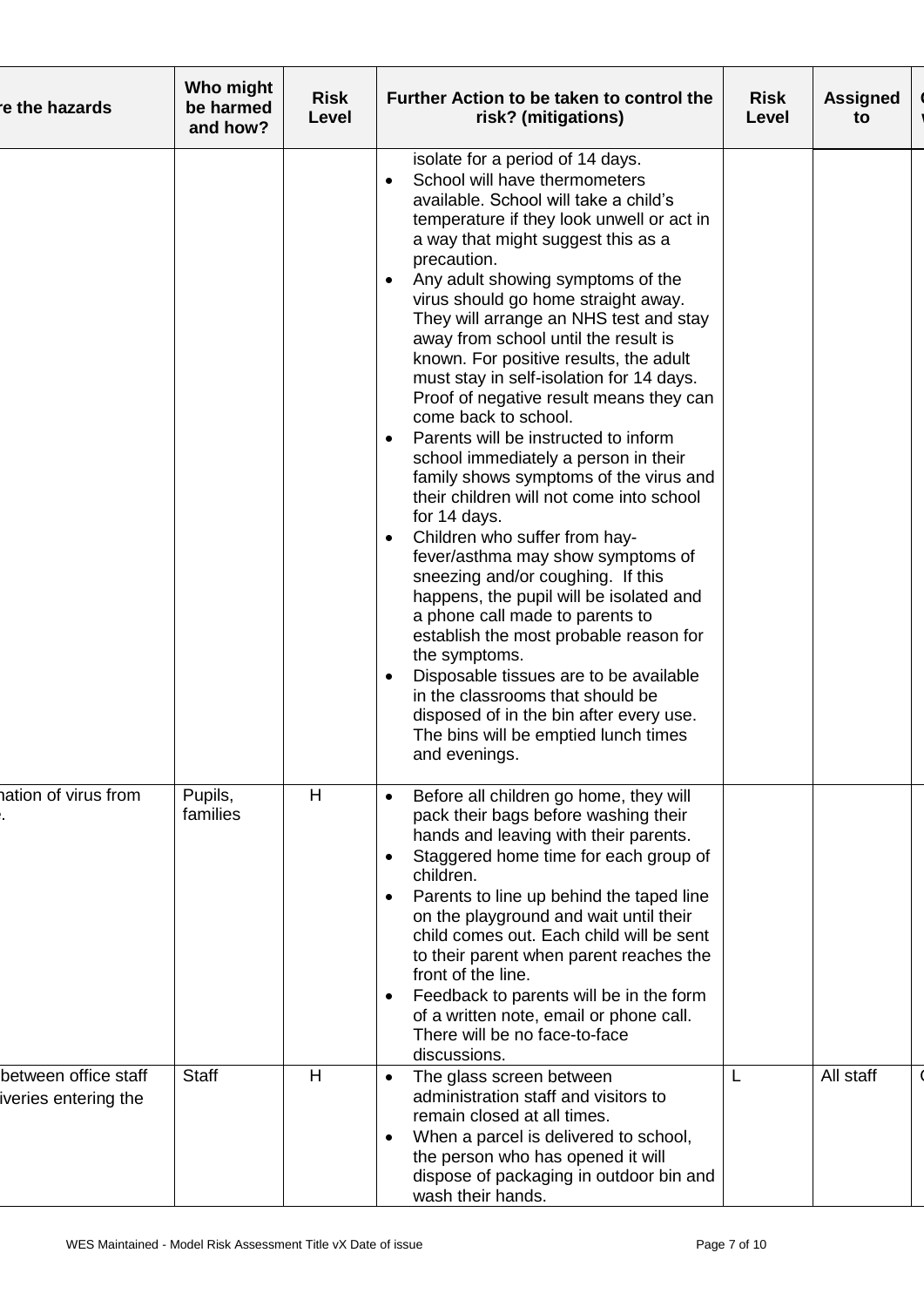| re the hazards                                                  | Who might<br>be harmed<br>and how? | <b>Risk</b><br>Level | Further Action to be taken to control the<br>risk? (mitigations)                                                                                                                                                                                                                                                                                                                                                                                                                                       | <b>Risk</b><br>Level | <b>Assigned</b><br>to                   |
|-----------------------------------------------------------------|------------------------------------|----------------------|--------------------------------------------------------------------------------------------------------------------------------------------------------------------------------------------------------------------------------------------------------------------------------------------------------------------------------------------------------------------------------------------------------------------------------------------------------------------------------------------------------|----------------------|-----------------------------------------|
|                                                                 |                                    |                      | No visitors are allowed into school.<br>$\bullet$<br>Telephones, printer screen and<br>$\bullet$<br>computer screens to be wiped down<br>after use.<br>Only 3 members of staff in school office<br>$\bullet$<br>at one time.<br>Printer to be moved to corridor to<br>$\bullet$<br>prevent staff needing to use office.                                                                                                                                                                                |                      |                                         |
| in the staff room and<br>the school so<br>irus. Staff needing a | <b>Staff</b>                       | H                    | Only 4 members of staff in staffroom at<br>$\bullet$<br>one time.<br>Refreshments to be taken to the<br>$\bullet$<br>classrooms (tea, coffee), etc.<br>Staggered lunch breaks.<br>$\bullet$                                                                                                                                                                                                                                                                                                            |                      | All staff                               |
| between bubbles                                                 | Staff, pupils                      | H                    | Homework will be set online, using<br>$\bullet$<br>either Tapestry (YR) or Purple Mash<br>$(Y1 - 5)$ , preventing books from going<br>between home and school<br>During lunch, class teachers will hand<br>out hot lunches.<br>Where staff need to move between<br>$\bullet$<br>classes and year groups (lunch times,<br>teachers' non-contact time, specialist<br>teaching, supply staff), the adult must<br>stay 2 meters away from the children at<br>all times and must wear a<br>visor/facemask). | L                    | All staff                               |
| me anxious or<br>not be able to follow<br>en by adults.         | Pupil                              | H                    | Children who repeatedly do not follow<br>$\bullet$<br>adult instructions may put others at risk<br>through contamination. They will need<br>to be collected by their parents.<br>(see amended Behaviour Policy)<br>$\bullet$                                                                                                                                                                                                                                                                           | L                    | SLT/Class<br>teachers                   |
| in Griffins also work<br>of the school during<br>contamination. | Staff,<br>pupils,<br>families      | H                    | 2/3 staff members on duty.<br>$\bullet$<br>Where possible, children will be split<br>$\bullet$<br>into smaller bubbles (key stages). 2<br>rooms will be zoned and children will be<br>kept in allocated spaces. Food will also<br>be served in these areas (see Wrap<br>Around Care Risk Assessment)                                                                                                                                                                                                   |                      | SLT/<br><b>Griffins</b><br><b>Staff</b> |
| ildren in the hall<br>risk to the virus                         | Staff,<br>pupils,<br>families      | H                    | Assemblies will not held for the<br>$\bullet$<br>foreseeable future.<br>The hall may be used for small group<br>$\bullet$<br>activities.<br>The hall will be used to serve lunches<br>to only Reception Class; Years $1 - 5$<br>will eat lunch in their classrooms                                                                                                                                                                                                                                     |                      | All staff                               |
| will be too<br>those children who                               | pupils                             | H                    | Focus on children's SEMH a whole-<br>$\bullet$<br>school priority.<br>Teachers will ensure that children are<br>$\bullet$<br>learning at their own individual level.<br>Teachers will baseline children to<br>$\bullet$<br>ensure learning is pitched at right ability                                                                                                                                                                                                                                 | L                    | All staff                               |